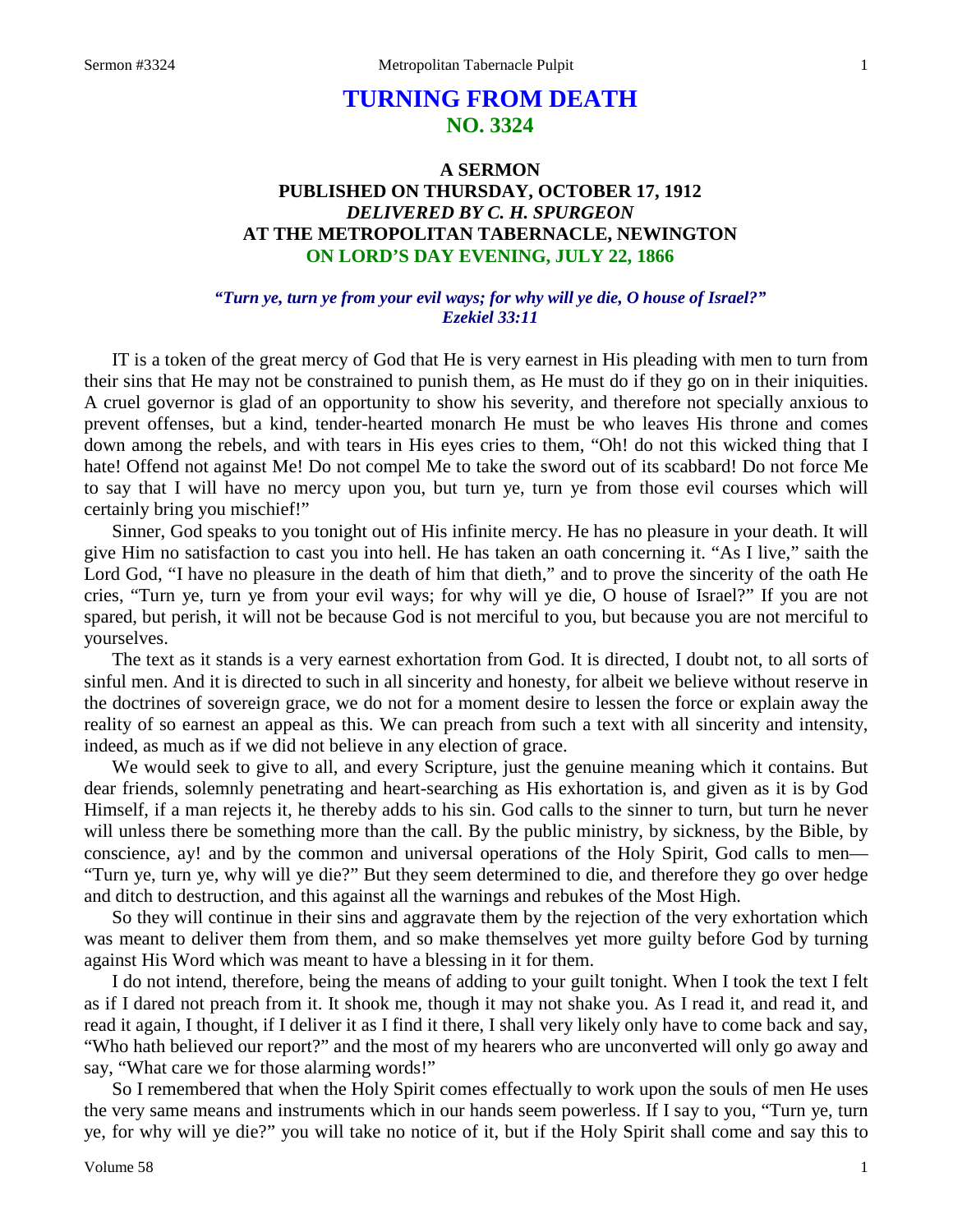you, then you shall certainly be obedient to it, for He has the key of the heart, and He knows how, without violating the free agency of man, to make man willing in the day of His power, so that when He saith, "Turn ye, turn ye," they do turn, and when He saith, "Why will ye die?" they begin to reason with themselves, and they see it is an ill thing that they should perish, and therefore they turn to God.

Now, I will earnestly hope and pray that God the Holy Ghost will use these words upon some heart, and I intend to preach upon them, not as they stand in the Book, but as they will then stand in your hearts. Let me try, if I can, to picture what will take place in the man's heart in whom God the Holy Ghost shall say by His effectual grace, "Turn ye, turn ye, for why will ye die, O house of Israel?" I shall try, therefore, to give an outline sketch of the spiritual experience which will be known in the human breast in which the Holy Spirit is now pressing home this solemn question.

There will be three things there, first *the fears will be awakened.* That word "die" will come like the point of a dagger to slay the soul's false peace. In the second place, *the heart will be affected.* "Turn ye, turn ye," will cause the heart to turn away from its former lustings and turn towards God. And then, in the third place, *the understanding will be set vigorously working,* for the question, "For why will ye die?" if pressed home by divine power, will turn reason into right reasoning, and the man will begin to consider his ways, and to ask himself seriously, why he should throw away his soul, and why he should lose his most precious possession for which nothing can ever be given in exchange, or as its purchase price.

Solemnly then, as before the Lord, let us deal in turn with these three things. If, my dear hearer, it should be your happy lot to have this question brought home to your inmost soul by the power of God's Holy Spirit you will tonight—

## **I.** HAVE YOUR FEARS AWAKENED.

This is how it will operate. You will begin to say within yourself, "This text tells me that I must either turn or die, I must change my present state, and habits, and ways, and I must turn with full purpose of heart in another direction, or else I shall die, a condign sentence, a capital sentence, is passed against me, not that I shall be imprisoned, not that I shall be transported for such and such a time, but that I shall die, the most terrible sentence of the law, it seems, will come upon me unless I turn." Oh! heart, look that in the face now! Oh! ye fears, endeavor now to awaken yourselves, and on those dull and leaden eyes to see what it is to die.

First, my hearer, if this test should come home to you, you will say, *"Why, I am not ready to die in the common sense of that term*." If you were called to die tonight, my hearer, your house is not in order. You could not go home to your bed with anything like joy, if you knew that you were about to lie down upon it never to rise from it again.

I recollect when the cholera was here the last time that I was going to a house in the Blackfriars-road where a man had just put up a bedstead. He had moved only that very morning from another district which was unhealthy. He had only just put up the bed, and he lay there, fast dying, and I knelt by his bedside. Now, suppose that were to be your case?

> *"Should swift death this night o'ertake you, And your bed become your tomb; Would the morn in heaven awake you Clad in light and deathless bloom?"*

Can you hope so? Ah! there are many of you who have no such hope! The thought of death is very unpleasant to you just now. That hot blood does not like to think of the chill cold hand, and those gay eyes do not welcome the thought of the black pall, the cold vault, and the sad refrain, "Dust to dust, ashes to ashes."

So then, my soul, if you are afraid even to die, which is but the beginning of sorrows, do let yourself be affected with that awful fact, that there is another death far more terrible than this first death, and a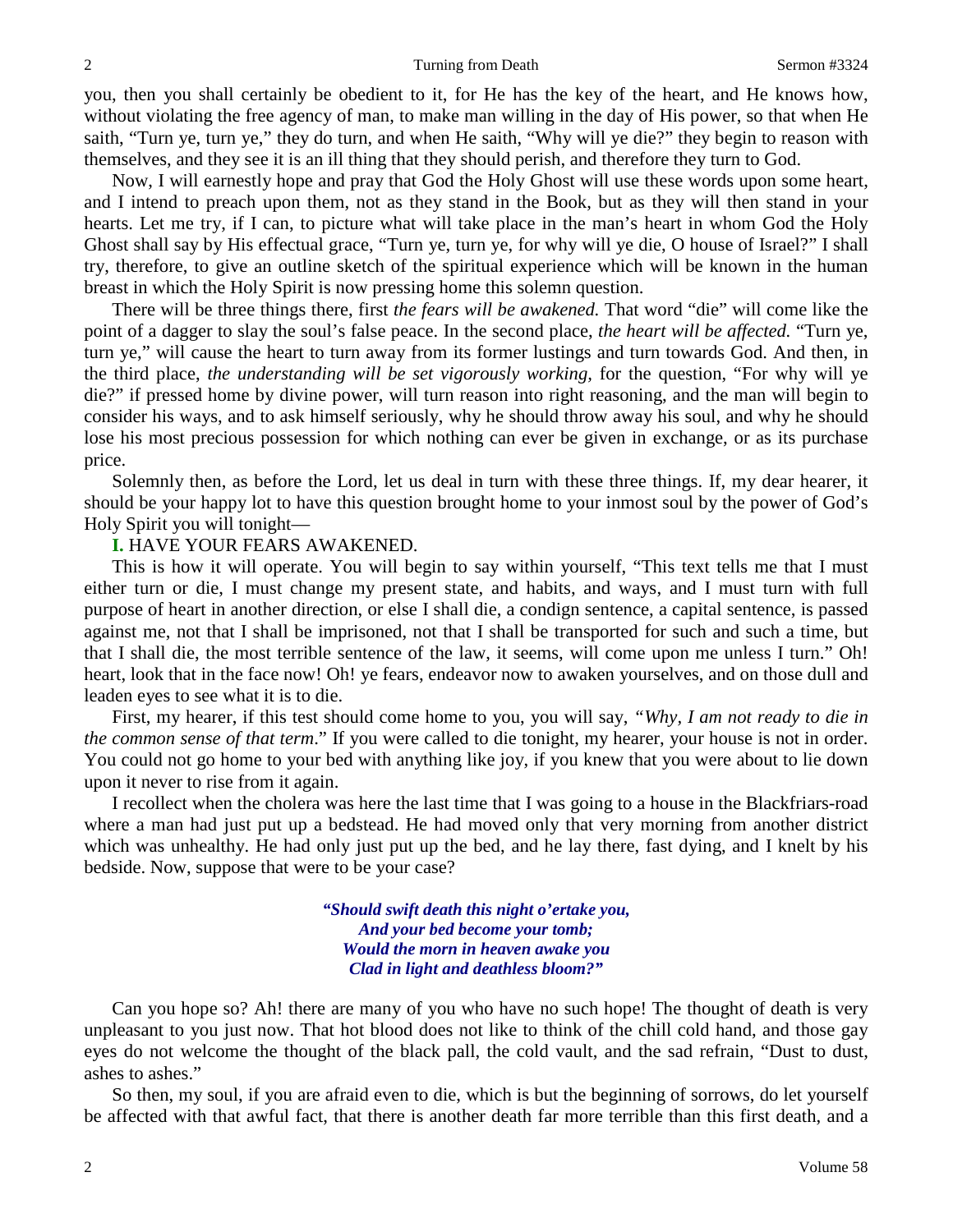doom more fearful by far. Do let these thoughts come home to you, my hearer—you must either turn or die, and in that death of the soul, there is an emphasis of unutterable woe.

Then again, if I am not prepared to die, and this text is brought home to me with power by the Holy Spirit, I shall see that I am still less *prepared to take my last trial before the great Judge.* 

It is certain that when my soul leaves my body, it will not die, but will be summoned into the august presence of the great King, and then, during the time that will elapse between death and resurrection, your soul and mine, if they are guilty, will begin to suffer under an apprehension of the wrath which is yet to come. Am I prepared to face God as a disembodied spirit? May we not well start at the thought? May not even the true Christian feel it to be no child's play to think of his spirit coming before the bar of God, but much more the man who is without God, and without hope!

Oh, soul, what will you do when this poor flesh is left behind, and you must pass that solemn test? But ere long, how soon we cannot tell, the body which has been moldering in this grave shall rise again. The trumpet of the archangel, shrill and loud, shall be heard over hill and dale. Ten thousand times ten thousand angels shall descend, and in the midst of them shall come the cloud, the great white cloud, and on the cloud shall be the throne, and on the throne the Son of Man who once was crucified—no longer with His hand pierced with the nail, but grasping the scepter of all worlds, no longer "despised and rejected of men, a man of sorrows and acquainted with grief," but now—

## *"With rainbow wreath and robes of storm, On cherub wings and wings of wind, Appointed Judge of all mankind."*

If the heart be properly affected by this text it will say, "I am not ready to meet Him! I am not ready to be in that great assembly! I am not ready to hear the cry—'Come to judgment, come to judgment, come away!' I am not ready be to put into the scales, I am not prepared to be brought up before those eyes of fire, I am not ready to have my secrets read before assembled men and angels, I am not ready to hear the Judge say, 'Depart ye cursed!'"

Well, but if the mere dying, which is only the leaving of this world, if the mere coming before the bar of God, if ultimate coming before Him at the last great day be terrible—oh! if the text should come home with power, my dear hearer, and I pray God it may!—you will recollect that all this is not dying. It is only being tried and sentenced, but it is not the execution.

Oh! if judgment be so terrible, what must execution be? If merely to be brought up and committed for trial be terrible, what will it be to be taken out to the Mount of Doom? If we are afraid of the Judge how much more of His sentence being carried out! Why, before condemned souls hear their retribution fixed, you hear them crying, "Rocks, hide us, mountains fall upon us." Christ has not smitten them, He has only looked at them, but its condemnation of them for the rejection of His saving mercy makes them appeal to the flinty rocks to yield them a shelter, for they cannot find a place of refuge.

I say again, if the judgment be so awe inspiring, what will the execution of that judgment be? Guilty soul! where will you fly or hide then? Shall my soul ever be there? If God the Holy Ghost apply this text of mine with power we shall ask ourselves, "How can I bear to die the second death?" What is that second death? Surely it means this, that just as the first death takes away man from all earthly sources of life and joy, so the second death separates from all sources of spiritual peace and pardon, grace and salvation.

No more your feasts, the dance, and the sound of the viol, no more the jest or song of ribaldry. You die and all these are over! But the greater death means no more the house of God, the opportunity to pray, to repent, to believe, to receive God's free and full salvation. It means—that second death—the anguish more than these lips could dare to speak even if this mind knew! Oh! the anguish of a soul that is withered beneath the curse of God! Oh! the anguish of a spirit that is banished forever from the presence of the Mast High!—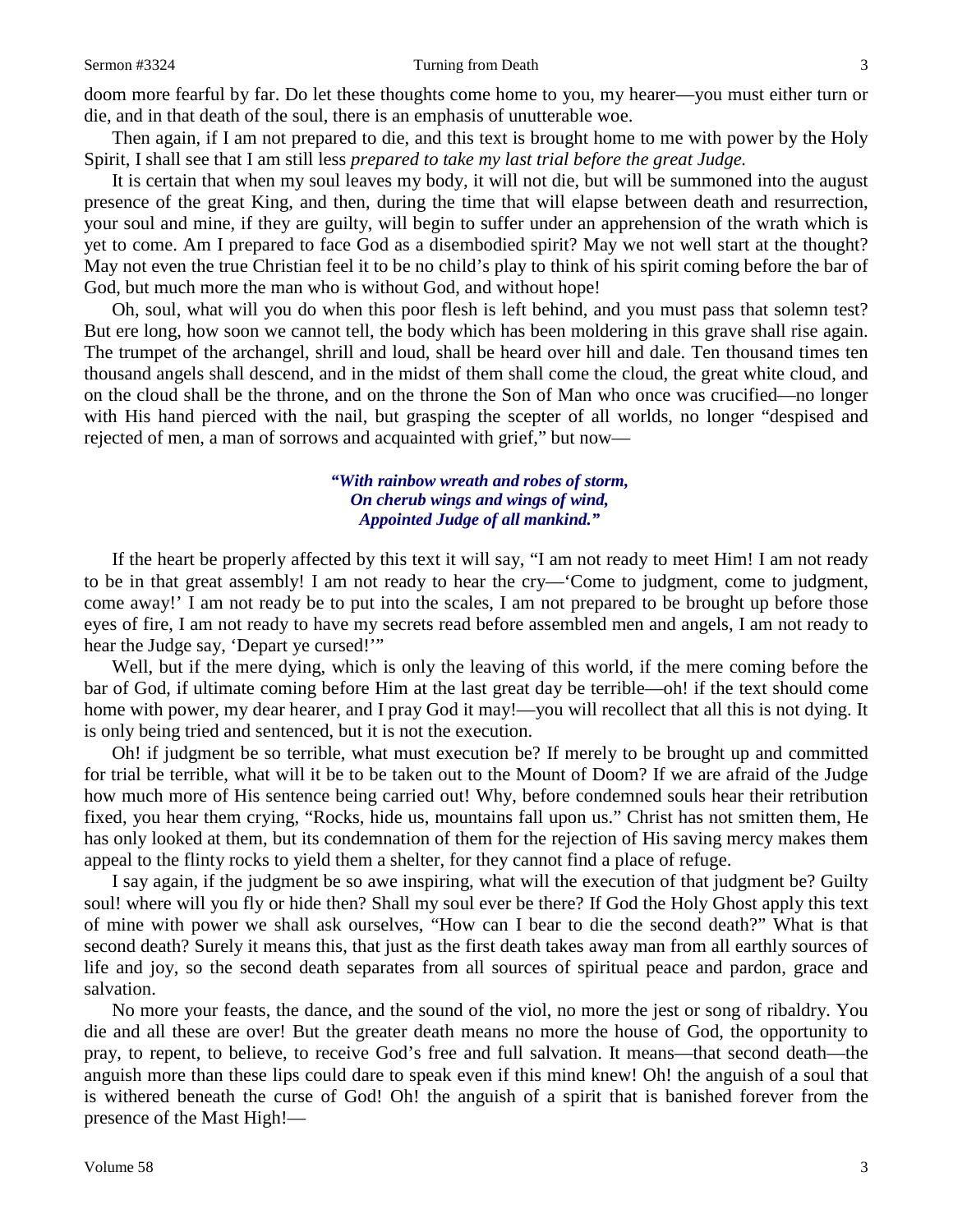### *"To linger in eternal death, Yet death for ever fly!"*

Here comes the worst of it, that this death is forever. What saith the Scripture? "Eternal destruction from the presence of the Lord"—not, a moment, and then it is all over, but eternal destruction. The Scripture has put the two side by side, "These shall go away into everlasting punishment, but the righteous unto life eternal." The same word applies to both. As long as heaven shall shine so long hell shall burn. As long as saints are happy, so long shall those whose impenitence has made them castaways be wretched.

How I recall the time when this truth came home to my heart with power! and I can only say of it, that I bless God I ever felt it! I think I never should have hated sin, I never should have fled to Christ, if I had not been shown the flower that springs out of the seed of sin.

Sinner, do not turn your head away and be angry. If you love sin look at the child of this ill mother. Sinner, you love sin, that is but the seed, come and see the flower that springs out of it. Nay, man, look at your own work! Sin is the spark and this is the flame. If you would escape hell escape sin. If you are afraid of hell, O sinner, be as afraid of sin! May the Lord drive this home! I know I cannot. It is a topic so distasteful that it is not likely that the mind will linger on it. I know you will try to shake it off and dismiss it.

"Die," say you, "what is there in that? Or what care we about it?" But I tell you in deepest love, that if the Holy Spirit presses home the question of my text, there will be no sleep for you until you have found the Savior, there will be no rest in you until you find it in Jesus Christ. You will then begin to cry out, "God be merciful to me a sinner. Help me to flee from the wrath to come, enable me to hide in the Rock of Ages cleft for me."

Thus I have striven to make plain to you the first point. The soul's fears are awakened, when it sees that it must either turn or die, must look these two things in the face, "I must give up my sin, or I must be cast away eternally."

The second truth of the text is this, that where this solemn question is pressed home by the Holy Spirit—

### **II.** YOUR HEART WILL BE MOVED.

"Turn ye, turn ye," says the text, twice over. It is earnest, emphatic, importunate. "Turn ye, turn ye." It looks as if it had been wetted with tears, or as if a sigh and a groan were in the very sound of it. "Turn ye, turn ye." It seems to have the plaintive love of a mother about it, and yet the majesty and authority of a divine command, "Turn ye, turn ye."

Now, if this shall be brought home to you by God the Holy Spirit, you will begin to say, "Then *I must turn from all my evil practices,* I must be done forever with my drinking, and my cursing, if I have been guilty of these. I must now be done with Sabbath-breaking, with coarse and evil talk, I must be done with all these sins and lusts of the flesh." "Turn ye, turn ye."

But more than this you will say, "I must have done with my evil thoughts, 'let the wicked forsake his way, and the unrighteous man his thoughts,' I must have done with proud thoughts, lying thoughts, vain thoughts, murmuring thoughts, God calls me to turn from them all. I must have done with skeptical notions, I must have done with boastful utterances, I must have done with everything that is contrary to the pure mind of God."

But that is not all. The text says, 'Turn ye, turn ye.' It means that I must turn altogether *from my natural enmity to God.* I must love Him whom I hated, the very things at which I have laughed I must now reverence, it must be such a complete turning round that the things I despised I must love, and the things I loved I must hate. I hear God saying concerning all my darling pleasures, "Turn ye, turn ye!" It will make me change my companions, it will change my way of talking, it will make a new man of me altogether if this text comes with force to me, "Turn ye, turn ye."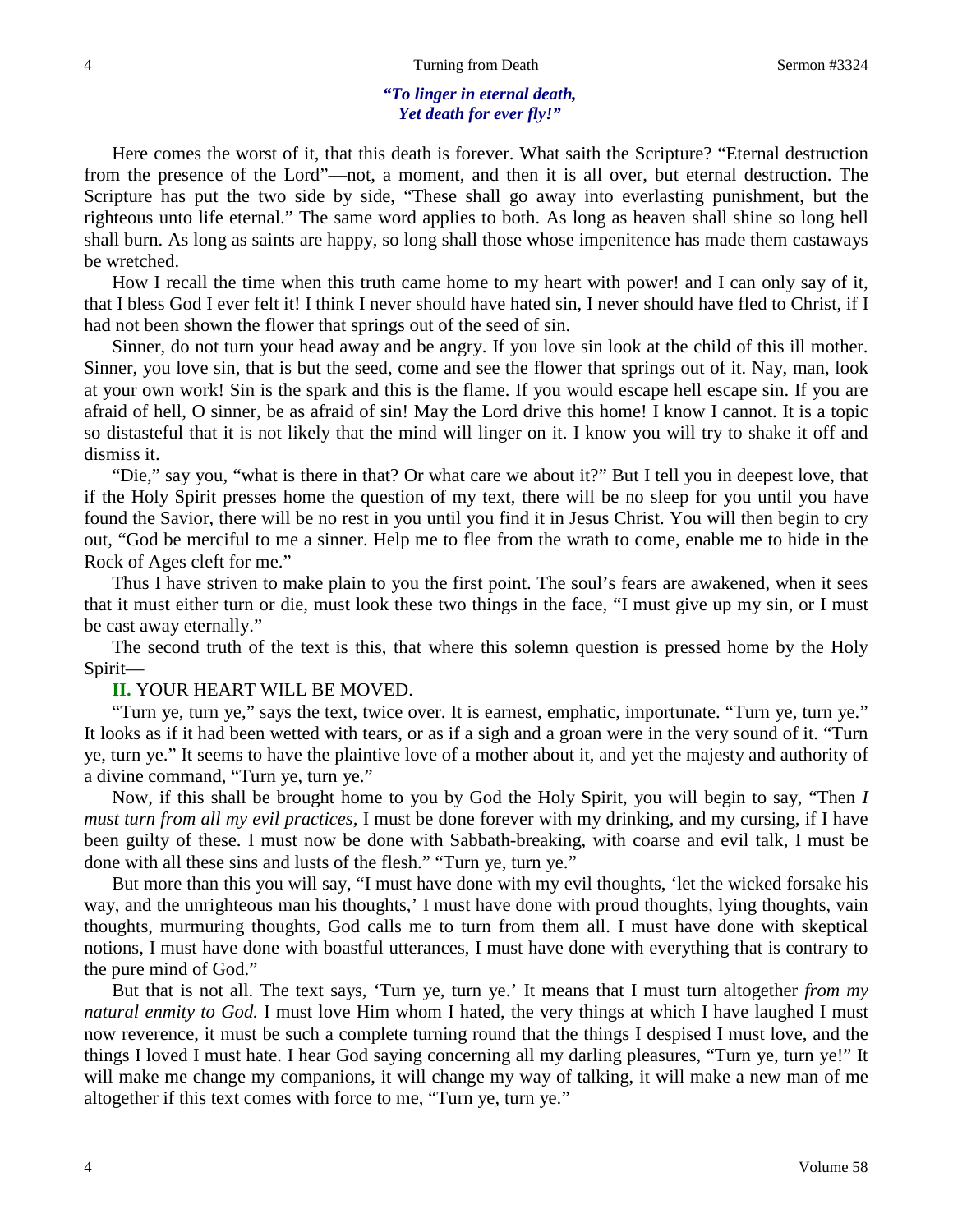#### Sermon #3324 Turning from Death 5

But I think I hear you say, "Oh! *but this is too hard a task,* if to turn is to be so thorough as this, if it were merely a turning from drunkenness to abstinence, or a turning from open vice to morality, I could manage it." Ah! that you might, and a very good thing it might be, my hearer, but it would not save you. The turning that is wanted is more than this. "Except ye be converted and become as little children ye shall in no wise enter into the kingdom of heaven." "Ye must be born again."

"Well," says one, "then I am bidden do a task that is impossible!" Yes, that is true, most true. The exhortation that comes to you is meant to teach you something of your powerlessness. "Turn ye, turn ye." You can turn from your outward sins, from many evil ways, but if ever you are to be turned from wicked thoughts and evil nature, it will be by something more than your own strength, and you will need to look to a stronger arm and a mightier power than a merely mortal one.

Listen to me, then, for I think this word will drop like the balm of Gilead, or the honey from the honeycomb. "Turn ye, turn ye" to Christ, for He can do for you what you could never do for yourself. You cannot resist your sins in your own power, and you cannot change your sinful nature and renew it in purity and holiness, but there is One who can do it for you.

I think I see your history. You are like the vessel that is in the stream. It is a mighty stream—so strong, so swift, that no vessel ever came within its tremendous force and escaped therefrom. The vessel is floating on, and the passengers on board are gay and happy. They are wondering where the wind came from that makes them sail so softly and so swiftly. They dance upon the deck, they drink, they laugh, they sport the happy hours away. They know not that the maelstrom is but a little way ahead—that there is an awful whirlpool that will suck in the vessel and all its passengers and crew, and take them down to sure destruction.

As the vessel sails gaily along there is heard a voice above the wind, "Turn ye, turn ye," and the captain looks about and wonders from whence it came. "Turn ye, turn ye," comes the cry again, and the passengers go to the helm, a mysterious impulse comes over them all, and then as they look beyond they can see the gulf, they can see the maelstrom, they can see the danger, and now they are all ready to obey the voice that sounds mysteriously in the air.

They rush to the helm, but—O God! O God—it is gone! There is no power to turn it, and the vessel is drifting on! She goes more swiftly than ever! She flies upon the stream. "Turn ye, turn ye!" the voice still sounds, but every passenger is crying, "We are mocked! It must be a demon voice that mocks us, for how can we turn? The helm is gone! In some unguarded hour of ribaldry we unshipped the helm, and lost it, and now we cannot turn!"

Just then there is seen descending from the skies a bright Spirit. They know Him by the pierced hands, and by the pierced feet, and He comes upon the deck. They cast themselves down before Him, and cry, "Help us! Help us!" and with a touch he refits the helm and turns the vessel round, and against the stream, with many a struggle, she begins to make her way, while a heavenly breeze comes and fans the sail, and the vessel is safe. Thank God, she is safe, with all on board!

Now, that is your case tonight, my dear hearer! You have got into the stream of sin, and your habits have got too strong for you. If it were for you, and for you only, to turn the vessel round about I should despair, but while the voice sounds, "Turn ye, turn ye!" oh, lift up your eyes to heaven and say, "Master, Jesus, turn us and we shall be turned! Come into our hearts! We trust Thee, Thou bleeding one, Thy hand was once outstretched to be wounded and made to bleed for sin, outstretch it now to save from sin, and turn our bark, and make her sail by Thy good Spirit in the way of righteousness."

Now this cry, "Turn ye, turn ye," will be of no avail then, it seems, unless it be attended with the divine power, but when it is what a great blessing it is! Alas! there are many who hear us who will not turn for all that, but they that be wise will obey the command.

My friend, Sir John Burgoyne, once told me that in the Peninsular War he and some other officers were entering—I think it was the town of Salamanca, which stood upon the side of a hill in such a way that a church which was built on the slope would have its roof level with the earth higher up the hill. He went, not knowing anything of danger, in at the door of the church, and there were Frenchmen with guns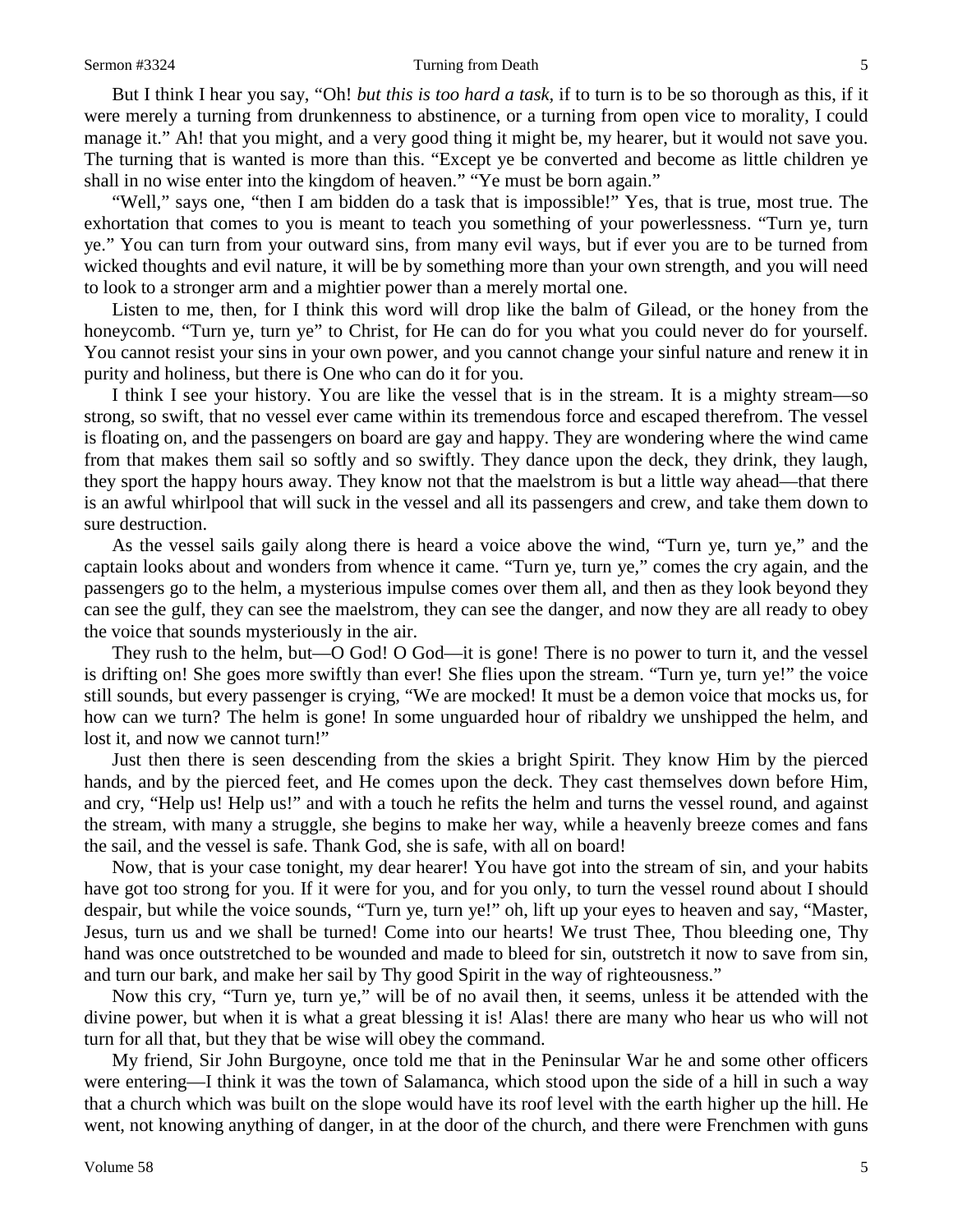in the roof to defend the place. He said he could not forget how the courtesies of those brave men, anxious not to shoot officers who were more civil than military, made them to call out "Retire, retire," and how he did retire fast enough and was not anxious to tempt a gun when entreated to retire.

Now something like that appears to me to be the position of the ungodly man. He comes where he should not be, he trespasses, but a voice from above which might have been silent—and there might have been a deadly cannonade of divine resentment—calls out, "Retire, retire," tempt Me no longer, sinner! Provoke Me no more, Mine anger has long been held in, I have restrained Myself, I have sent My Son to you, I have bidden you trust Him and love Him, I have called unto you by My servants, I have bidden you repent, but you have not repented, are you still Mine enemy? You are going on in your sins, but I charge you once again, by Mine eternal mercy, turn, turn, turn, for why will you die?"

This then, seems to me to be what the text will do in the heart, if God the Holy Spirit sends it home.

And so we shall close with the third point. Should the text be made by God the Holy Spirit to be as an arrow fixed in the heart,

#### **III.** IT WILL MAKE AN APPEAL TO THE UNDERSTANDING.

The understanding, being thus appealed to, will begin to ask questions like this, "Why should I die? I know that this death is terrible indeed, why should I have to suffer it? What reason is there why *I* should be subject to it?" And my dear hearer, if God the Holy Ghost awakens you, you will not be able to give a good answer to that. On the contrary, you will begin, one by one, driving out as foolish all the answers you used to give. You will say, "Oh! I used to say, 'Let well alone, what is to be will be, I used to be quite indifferent to it, but I cannot be indifferent now. Indifferent when I am in danger of death? Indifferent when I may within the next few minutes know all that is to be known of eternal things? Careless where eternity is concerned? No, my God, my madness is now over, behold, I turn to Thee, I cannot thus answer the question."

Once too, the sinner could say, "I hated to be troubled, I said do not bother me with any of your religion, keep it away." But now, "I wish to be troubled, the more troubled I can be the better, so that I may not be troubled at the last. Once I liked a fashionable preacher who spoke in fine and gaudy words, but who never seemed to insinuate that he had a sinner in his congregation or that there was perdition for the ungodly, but now let me know the worst of my state. Let me be dealt with honestly and faithfully, and if I am in great danger, God grant that I may know it, so that I may escape from it. The more a man can cut open my heart and send the arrow direct into my conscience the better, I am only afraid lest mortification should set in and that I may die before I can be aroused and healed and saved."

Moreover, if God the Holy Spirit has awakened you, you will *have given up all your other excuses.*  Once you said, "I cannot give up my pleasures." Now you say, "I cannot afford to sell my soul for an hour or two of merry effervescence, I cannot give reality for shams, I have tried the world's pleasures, and all I can say is, there is nought in them that is real and satisfying, I am sick, and am weary of them—

## *'I cannot sell my soul so cheap, Nor part with heaven for you.'"*

Once you used to say, "I cannot turn, I could not face my old companions, I could not bear to hear that man that I shall meet tomorrow say, 'Ah! so you have become religious, have you?'" "Now," says the conscience, "I could meet the very devil, I feel as if I should be afraid of no man, if I might but be saved." They may laugh who will, but they will not laugh you to destruction if the Holy Spirit should really send home the text.

Mark you, I am only speaking on that supposition, and then the soul will say, "Afraid of man! Nay, I am too much afraid of God! Afraid of being laughed at? Nay, I am too much afraid of hearing the voice, 'Depart ye cursed.' I may well bear the laughter of men so that I may escape the wrath of God!"

You used to say, "Time enough yet," but if this text comes home you will not say that. You will feel as if every moment were important, and as if every tick of the clock might be your last. You will be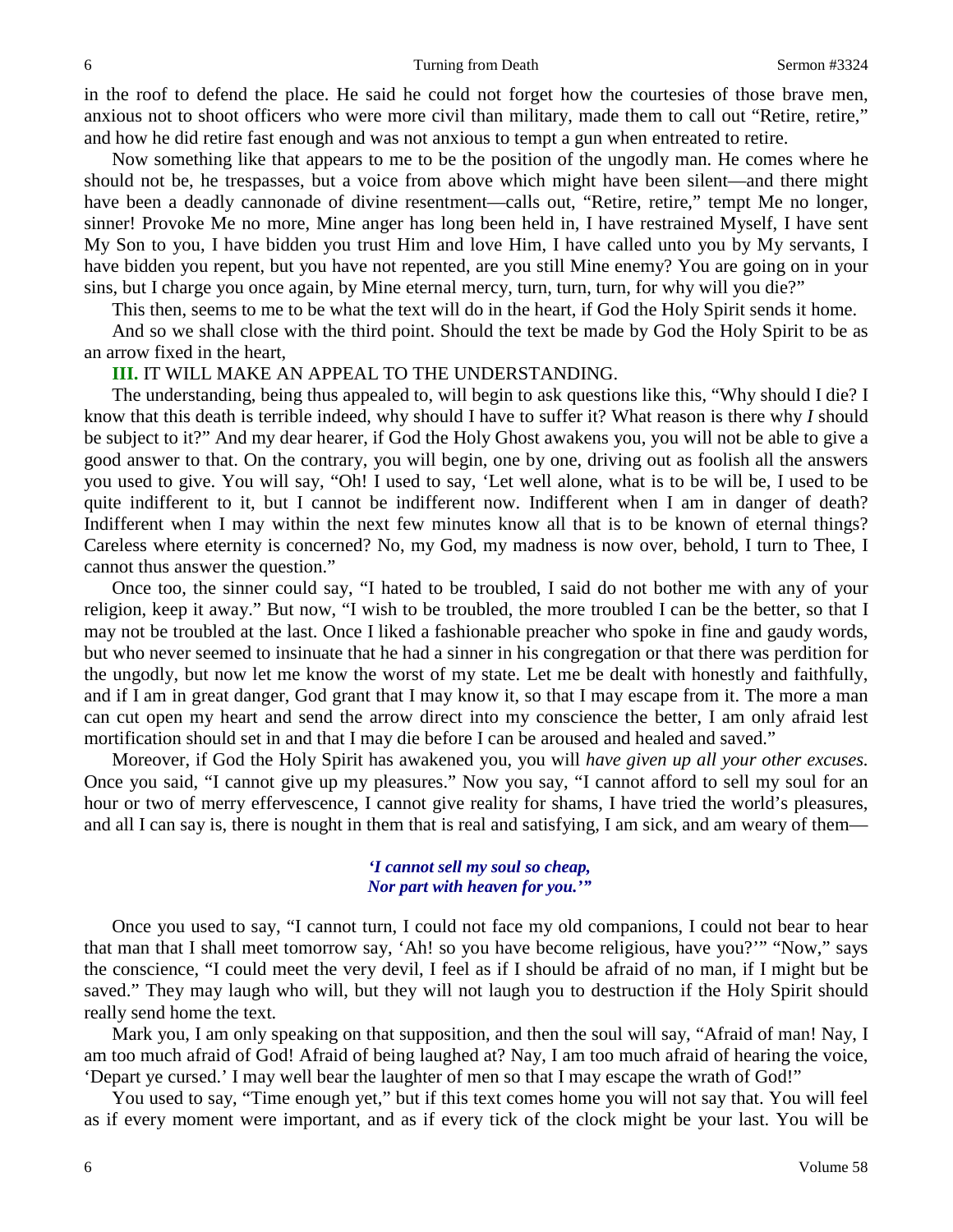#### Sermon #3324 Turning from Death 7

asking that you may hide in Jesus, and that you may hide there at once. You used to say, "Pshaw! religious people are all hypocrites," but you will not say that now, or if you do you will say, "That is no reason why I should not be sincere, if every minister should be a canting pretender, and every professor should be a hypocrite, what will that matter to me? Must not *I* escape personally from the wrath to come? Their being condemned, as they justly must be if they are hypocrites, will not make my doom any more light, and therefore I will not hide behind an accusing of others, but I will accuse myself."

I do not know how it is, dear friends. I did want to bring home this text to the heart, but I am conscious now more than ever, that it is not for me so to bring it home, but for the Master to do it. I can say, "Turn ye, turn ye," but He can turn you. I can tell you of this death, but He can enable you to feel its terrible power. I can tell you of the love and mercy of the Lord Jesus Christ, but He can make you to pant and thirst after them.

And remember, if you want them you may have them. If you desire Christ, you may have Him. If there is a sinner here that would be saved, let him flee to Jesus. Let him sitting where he is look to Christ with his soul's eye as He hangs upon the cross. Rest your soul upon Him, sinner! Black as it is, trust Him to cleanse it. Though you be altogether ruined and undone, if you can believe, all things are possible to him that believeth.

Never did a soul rest on Christ and find Him fail him. Come to Him! Come to Him! The doors of His heart are opened. He is waiting to receive you. You need not wait until you are prepared. Come as you are. Come in your loathsomeness if such be your state, come in spiritual ruin and depravity if such be your condition. Come now, come now. "Why will ye die?" Mercy provides the means of life. Christ died. Why will you die? Christ lives, why should not you live?

I remember a powerful preacher once finishing a sermon which God had helped him to deliver with extraordinary force, by turning to his congregation and asking, "Why will ye die?" Then he paused and continued, "What reason have you, what motive, what argument, what apologies, what excuses? *Why*  will ye die?" Then he stopped a moment, and said, "Why *will* ye die? Why *will* ye? Why this desperate resolve? Why this firmness? You vacillate elsewhere, why be so obstinate here? Why will you? Why is your heart set fast like iron? You can bend like a willow towards the wrong, why are you firm as granite against the right? Why *will* ye die?"

Then looking round his congregation, and picking out certain members of it, he said, "Why will *ye* die? Ye grey-heads who have had such an experience of the vanity of the world, why will *ye* die? Ye young people to whom there is such happiness offered, why will *ye* die? Ye chief of sinners, whose doom will be so terrible, why will *ye* die? Ye moralists, ye amiable ones, ye who seem to have some desire towards God, why will *ye* die? So he put it to each one. And then he came to the last, "Why will ye *die?* Why will ye be driven from God's presence? Why will ye receive His curse? Why will ye make your bed in hell? Why will ye dwell with the devouring fire? Why will ye abide in everlasting banishment from God? Why will ye die? Do ye see anything so tempting in the face of doom? Is there anything so sweet in that grim Lake of Fire? Why will you die?"

Oh! may the force of this exhortation come home to you—"Turn ye, turn ye from your evil ways, for why will ye die, house of Israel?" May the Lord put His arm to this work, and then great good shall be done, and His shall be the glory, Amen.

## **EXPOSITION BY C. H. SPURGEON**

## *JEREMIAH 3:12-25*

**Verse 12-14.** *Go and proclaim these words toward the north, and say, Return, thou backsliding Israel, saith the LORD; and I will not cause mine anger to fall upon you: for I am merciful, saith the LORD, and I will not keep angry for ever. Only acknowledge thine iniquity, that thou hast transgressed against the LORD thy God, and have scattered thy ways to the strangers under every green tree, and ye*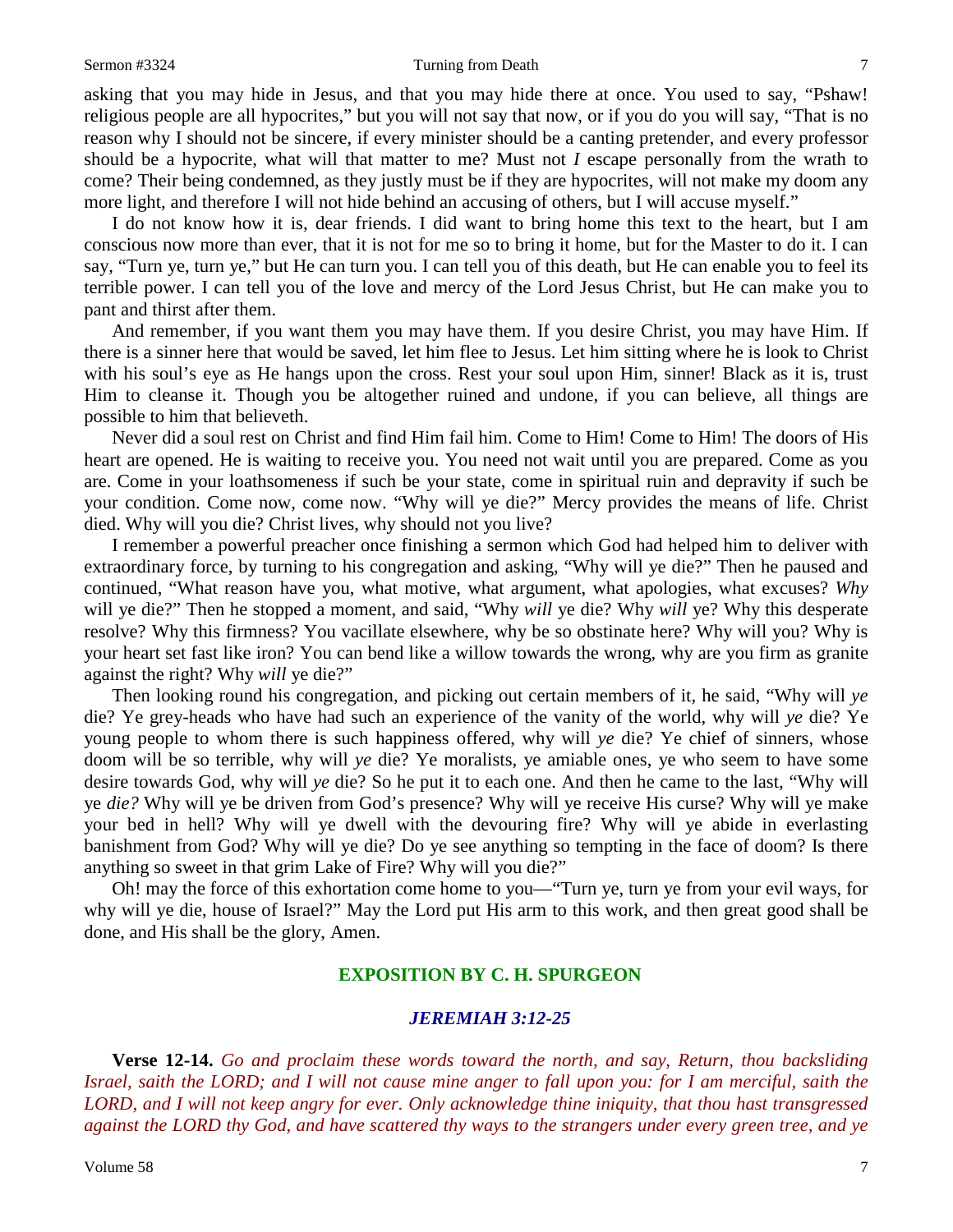*have not obeyed my voice, saith the LORD. Turn, O backsliding children, saith the LORD; for I am married unto you:*

There is a mixed figure here, but there is no mixed sense, children and yet married unto Him. The bond was a double one, they were begotten and betrothed. God cares little about the rules of human oratory and formal eloquence. If His meaning can only be made perfectly plain, He freely breaks through all such rules and regulations as we properly make for our talk. "O backsliding children I am married unto you."

**14.** *And I will take you one of a city, and two of a family, and I will bring you to Zion:*

That is, "two of a tribe," for the word "family" was used in a very large sense in those times, and comprehended perhaps the whole of one of the twelve tribes.

**15.** *And I will give you pastors according to mine heart, which shall feed you with knowledge and understanding.*

The backsliders when they come back shall not be left outside the fold, but they shall have shepherds to watch over them, and they shall not be left to a lean pasture, but they shall be fed with knowledge and understanding. This is fine fare for the hungry soul! Knowledge is good, but understanding is better. To know may be of little service unless we have the inner and deeper knowledge with it, and understand what we know. These pastors shall feed you with knowledge and understanding. They shall not only teach, but teach so that you cannot fail to learn.

**16.** *And it shall come to pass, when ye are multiplied and increased in the land, in those days, says the LORD, they shall say no more, The ark of the covenant of the LORD: neither shall it come to mind: neither shall they remember it; neither shall they visit it; neither shall that be done any more.*

Ceremonial retreats into the dim background when the spiritual is in full vigor. They have come to God for themselves, and they need not now that sacred ark of gopher wood lined within and without with gold. In the present day those that walk near to God think but little of the eternal. That which God commands they obey, but their confidence lies in Himself. True religion is not a form, but a life, and the soul's living near to God, is the main, the really essential thing.

**17.** *At that time they shall call Jerusalem the throne of the LORD; and all the nations shall be gathered unto it, to the name of the LORD, to Jerusalem: neither shall they walk any more after the imagination of their evil heart.*

This is, I believe, yet to be literally fulfilled in Jerusalem itself, and spiritually also, to be fulfilled in the church, when she shall not be behind the nations but become their head, and take the lead in all of blessing for mankind.

**18-19.** *In those days the house of Judah shall walk with the house of Israel, and they shall come together out of the land of the north to the land that I have given for an inheritance unto your fathers. But I said, How shall I put thee among the children,—*

As if God Himself were at a pass and brought to a nonplus. These people had sinned so much, and had been driven consequently to the ends of the earth. "I said, How shall I put thee among the children?"

**19.** *And give thee a pleasant land, a goodly heritage of the hosts of nations? and I said, Thou shalt call me, My Father;*

When God gives us the spirit of children then it becomes easy for Him to put us among the children. Where the nature of children is given by divine regeneration, the rights of children may well be given by adoption. "I said, Thou shalt call me, My Father."

**19.** *And shalt not turn away from me.*

I always look upon that second part of the blessing as being perhaps the richer of the two. The final perseverance of the saints forms the cluster of crown jewels that is found in the casket of the covenant. "Thou shalt not depart from me. Thou shalt not turn away from Me." Oh—

> *"If ever it should come to pass That sheep of Christ could fall away,*